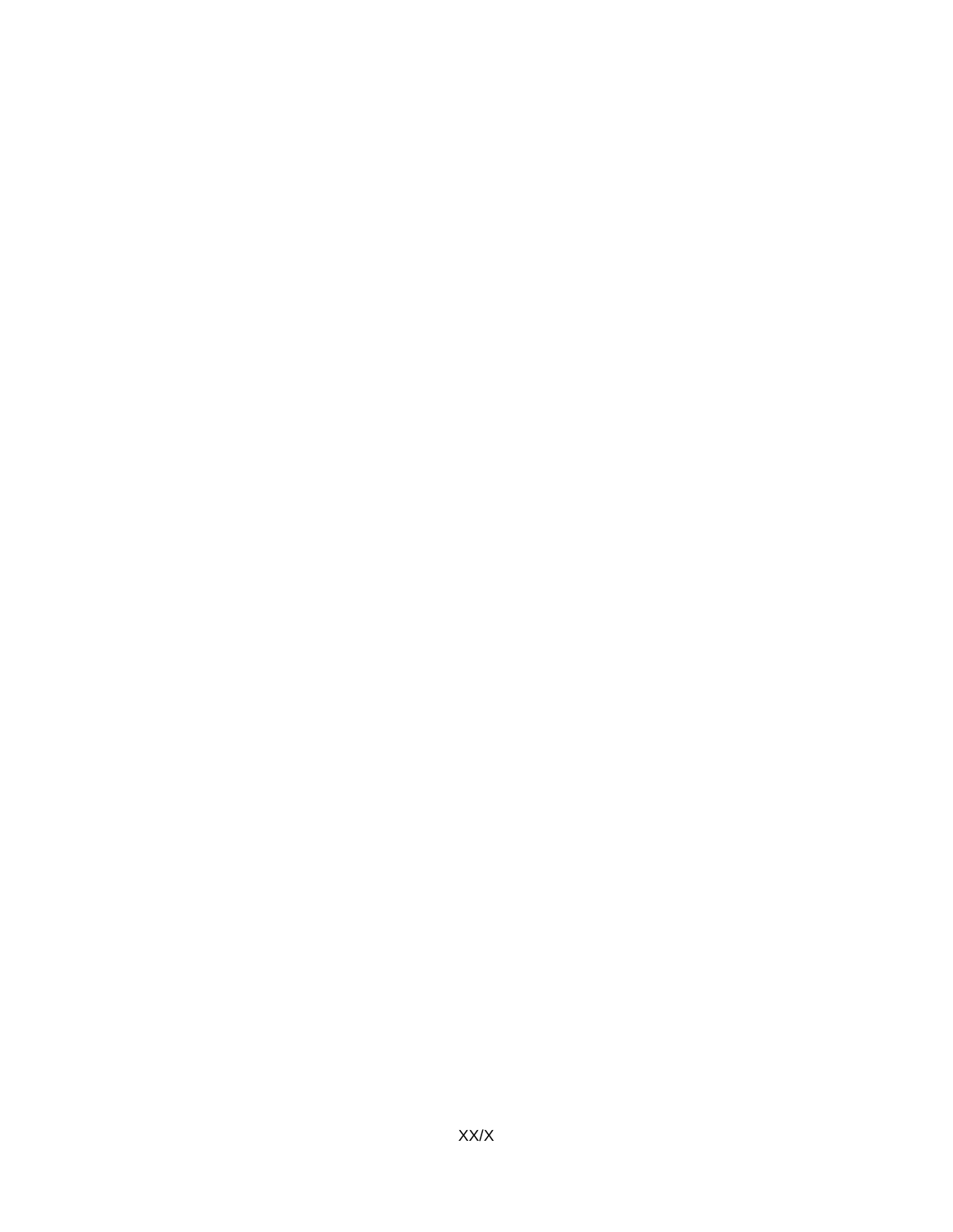## Designation of parking places and application of the Order of 2006 thereto

4. (1) Each area on a highway comprising the length of carriageway of a street specified in column 2 of the Schedule to this Order and bounded on one side of that length by the edge of the carriageway and on the other sides by a white line marking is designated as a parking place.

(2) The reference in this Article to a white line marking shall be construed as a reference to the white line marking (either broken or continuous) provided for in Schedule 7 to the Traffic Signs Regulations and General Directions 2016(a) or, if applicable, authorised by the Secretary of State by virtue of section 64 of the Road Traffic Regulation Act 1984.

(3) The provisions of the Order of 2006 (other than Articles 3, 15 and 62) shall apply to the areas designated as parking places by this Order as if in those provisions any reference to a parking place included a reference to an area designated as a parking place by this Order and as if any reference to Schedule 1 to the Order of 2006 included a reference to the Schedule to this Order.

## Installation of ticket parking meters, placing of traffic signs, etc.

- 5. The Council shall:-
	- (a) place and maintain traffic signs indicating the limits of each parking place referred to in the Schedule to this Order;
	- (b) place and maintain in proper working order a ticket parking meter in such position as they think fit in the vicinity of each parking place referred to in the Schedule to this Order;
	- (c) place and maintain in or in the vicinity of each parking place referred to in the Schedule to this Order traffic signs indicating that such parking place may be used during the permitted hours for the leaving only of the vehicles specified in Article 4(2) of the Order of 2006;
	- (d) carry out such other work as is reasonably required for the purposes of the satisfactory operation of each parking place referred to in the Schedule to this Order.

Dated this XX day of XX 202X.

Ben Stevens Highways Network Manager

(a) S.I. 2016/362

 $\_$  ,  $\_$  ,  $\_$  ,  $\_$  ,  $\_$  ,  $\_$  ,  $\_$  ,  $\_$  ,  $\_$  ,  $\_$  ,  $\_$  ,  $\_$  ,  $\_$  ,  $\_$  ,  $\_$  ,  $\_$  ,  $\_$  ,  $\_$  ,  $\_$  ,  $\_$  ,  $\_$  ,  $\_$  ,  $\_$  ,  $\_$  ,  $\_$  ,  $\_$  ,  $\_$  ,  $\_$  ,  $\_$  ,  $\_$  ,  $\_$  ,  $\_$  ,  $\_$  ,  $\_$  ,  $\_$  ,  $\_$  ,  $\_$  ,